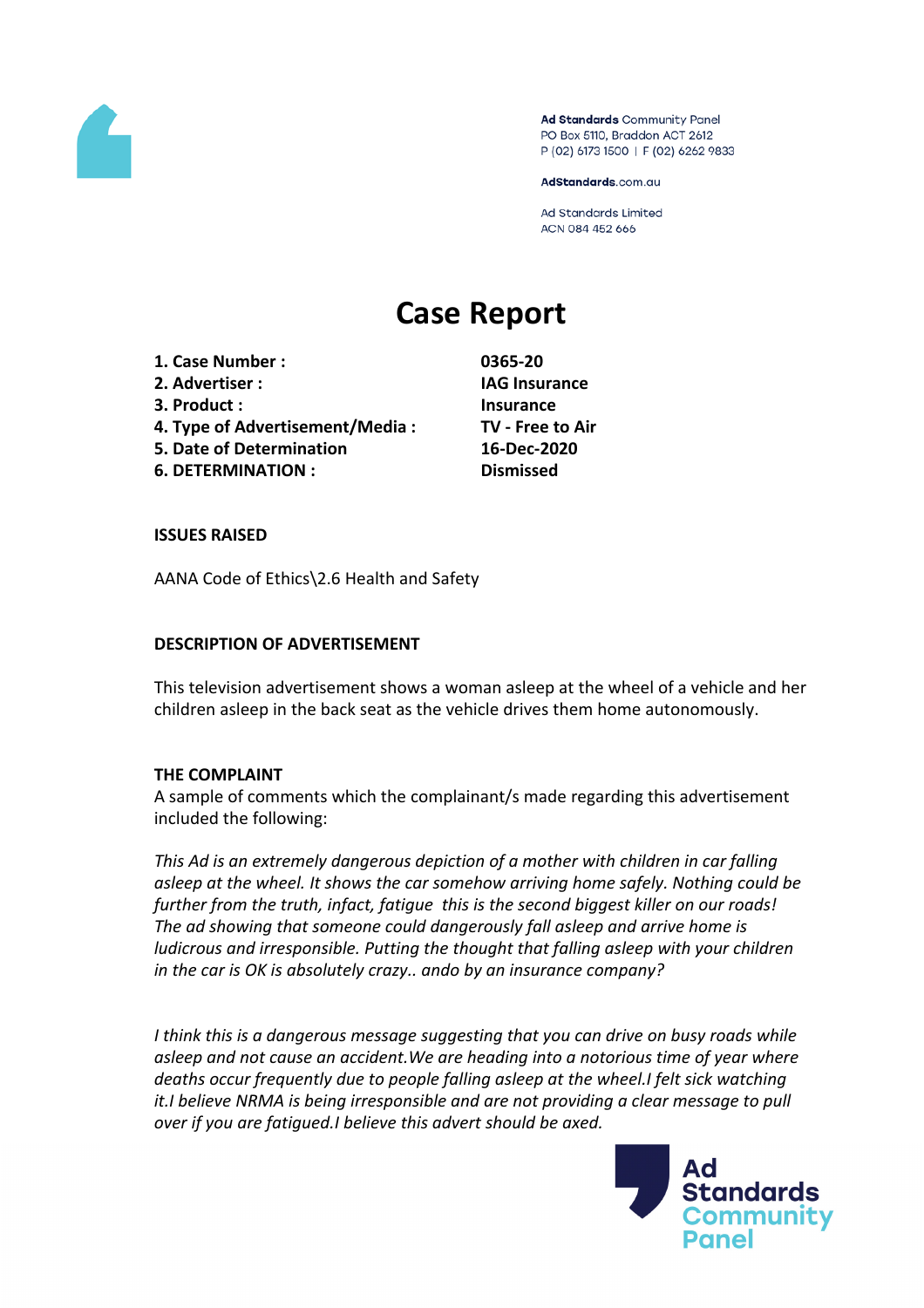

*The message portrayed in the NRMA (IAG) advertisement, I believe, is that it is OK to be asleep behind the wheel and we get home safe. The truck driver is asleep with a book on his lap as he heads toward the car and a horn sounds. The two girls fall asleep and are seen in different sleeping positions on the back seat. It is unclear if they are restrained with seatbelts in a couple of the scenes. Portraying that one can sleep, drive and arrive safely in the driveway hours later is quite irresponsible as the caption to drive safe appears at the end of the ad. Many Australians cannot read or write, others have English as a second language. There are no words spoken throughout the ad to help understand what is going on. It will be a very long time before cars can drive themselves- a very odd message anyway from a national motoring association. NRMA may need to spare a thought to people who have lost loved ones to driver fatigue or who have been wiped out by a truck themselves. That makes this ad even more* difficult to watch. I will be one of the 2 in 3 Australians on a road trip this year. I hope *not to be one of the statistics of being killed by a fatigued driver. We need to remind drivers to pull over when fatigued to save lives. Not show images of people driving around with their eyes shut.*

# **THE ADVERTISER'S RESPONSE**

Comments which the advertiser made in response to the complainant/s regarding this advertisement include the following:

#### *1. About NRMA Insurance*

*IAG is a leading general insurer in Australia and New Zealand and the founding member of the Australian Business Roundtable for Disaster Resilience and Safer Communities. At IAG, our purpose is 'to make your world a safer place'.*

*NRMA Insurance has a history of helping Australians in times of need since 1925. We are a trusted insurance brand in NSW, QLD, the ACT and TAS, and part of Insurance Australia Group (IAG).*

*NRMA Insurance has played a significant role in the community since its inception, including in the areas of community safety, disaster recovery and mitigation. NRMA Insurance is a proud sponsor of the NSW and QLD State Emergency Services (SES) and is proud of its longstanding commitment to road safety. Road Safety initiatives that NRMA Insurance is currently actively involved in include the following:*

- *NRMA Insurance Bus Safety Program – a program that teaches kindy-aged kids in regional NSW about bus safety.*
- *Merging crash hotspots – an education piece NRMA Insurance provides each year highlighting NSW/QLD/ACT crash hotspots.*
- *Re-Act program – a program that raises road safety awareness amongst university students.*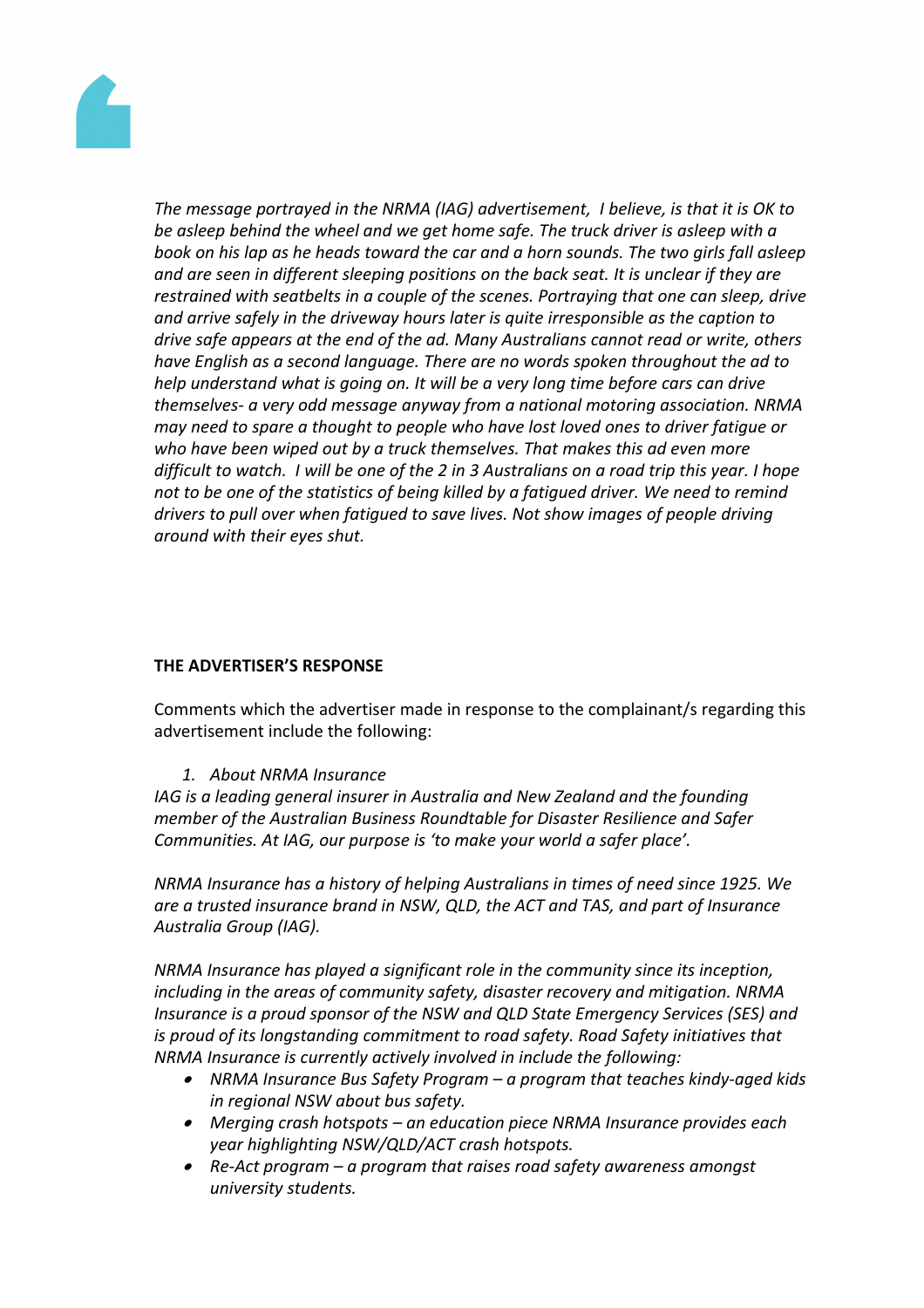

*Our passion for road safety and 'making your world a safer place' is further evidenced by the fact that NRMA Insurance has consistently developed and run road safety advertisements during this Christmas/school holiday period over the past four years. We note the consistent work we do in this space has been recognised by government agencies such as Transport NSW.* 

#### *2. Background to the TV Ad*

*The one-minute NRMA Insurance Sleeper television commercial (TV Ad or Ad) is one of a number of purpose-led road safety campaigns developed to make Australian roads safer. Other campaigns currently live at the moment include: (i) a regional OOH campaign to encourage drivers, now more than ever to take care, and (ii) a "Sloways" campaign encouraging caravaners to enjoy the road trip and not rush to their final destination but instead take a slower, safer route.* 

*To help draw the community's attention to the importance of driving safely, particularly at this time of year, we created the TV Ad.*

*The TV Ad tells a story in an "alternate reality" setting – a world where old, "analogue" cars possess futuristic capabilities. Viewers see that all drivers in the Ad are asleep at the wheel. However, at no point do they or their passengers ever come to harm.*

*The message of the TV Ad strongly supports NRMA Insurance's road safety campaign: namely that, until all our cars can drive themselves, we should continue to drive safely.*

*Australian families traditionally travel great distances by road to visit friends and family in other parts of this vast country. Driver fatigue is a real issue and these journeys often involve driving through the night. NRMA Insurance's commitment to make Australia a safer place for everyone is the driving force behind this TV Ad. The Ad was released just before the Christmas break when many families take to the roads to visit relatives – particularly so this year, where unprecedented interstate and international travel restrictions mean that more people will be travelling great distances on the road for their annual holidays.*

#### *3. Description of the TV Ad*

*The TV Ad focuses on a family of three, a mother and her two children, taking a long road trip through the night.*

*When the ad starts, both the mother (who is driving) and her children (who are strapped into the back seat) are alert and awake. As the ad continues, we see the children fall asleep and shortly after, the mother also peacefully drifts off to sleep.* 

*Despite this, and counterintuitively, the "analogue" vehicle continues to safely navigate the journey unassisted. The car is shown executing controlled turns and precisely threading its way across bridges, intersections and spaghetti junctions in perfect synchronisation and harmony with other self-driving vehicles which are also*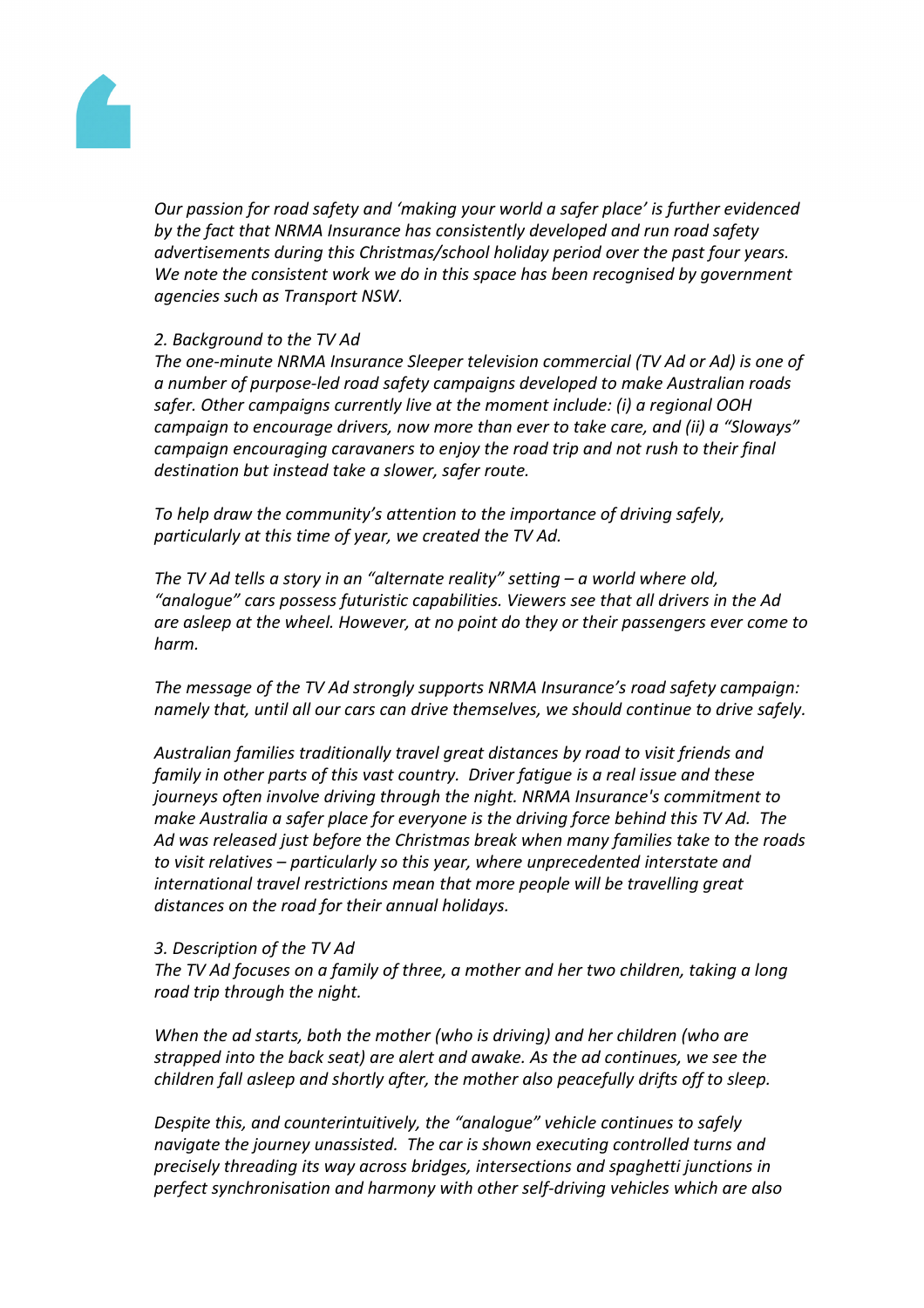

*shown to have sleeping drivers. At the end of the Ad the family arrives safely at their destination, and the Ad concludes with the road safety message, "Until all our cars drive themselves. Drive safe."*

# *4. The Complaint*

*The two complaints received by Ad Standards allege that the TV Ad depicts unsafe behaviour contrary to Prevailing Community Standards on health and safety (Section 2.6 of the AANA Code) (Code). The complaints specifically reference the following issues:*

- *That it is irresponsible for the Ad to show a driver dangerously falling asleep at the wheel yet arriving home safely / not causing an accident; and*
- *That the Ad is irresponsible because it does not provide a clear message that drivers should pull over if they are fatigued.*

#### *5. NRMA Insurance's Submission*

*For the reasons below the complaint should be dismissed.*

*5.1 Discrimination or Vilification (Section 2.1 of the Code) There is no discrimination or vilification depicted in the TV Ad.*

# *5.2 Exploitative and Degrading (Section 2.2 of the Code)*

*There is no exploitative or degrading content depicted in the TV Ad.*

# *5.3 Violence (Section 2.3 of the Code)*

*Section 2.3 of the Code states: "Advertising or Marketing Communication shall not present or portray violence unless it is justifiable in the context of the product or service advertised."*

*The Ad itself does not depict any actual violence or harm suffered by people or animals. While the Community Panel has previously found that "a strong suggestion of menace" will present violence in an unacceptable manner and breach Section 2.3 of the Code, in IAG's view the Ad does not portray any violence or menace of a sufficient level to trigger this section.*

*IAG acknowledges that at the point in the TV Ad where the mother begins to fall asleep in the driver seat of the vehicle, this is an unnerving moment for the viewer. The viewer's sense of foreboding is then momentarily heightened when the TV Ad shows a large truck approaching from the opposite direction, as the vehicles seem to potentially be at risk of a head-on collision.*

*However, there is no resulting collision. Instead:*

*The vehicles safely pass by each other as the camera cuts to show that the truck driver is also sleeping peacefully. An open novel rests on his chest to suggest to the viewer that even when he was awake, he was reading the novel rather than operating the truck.*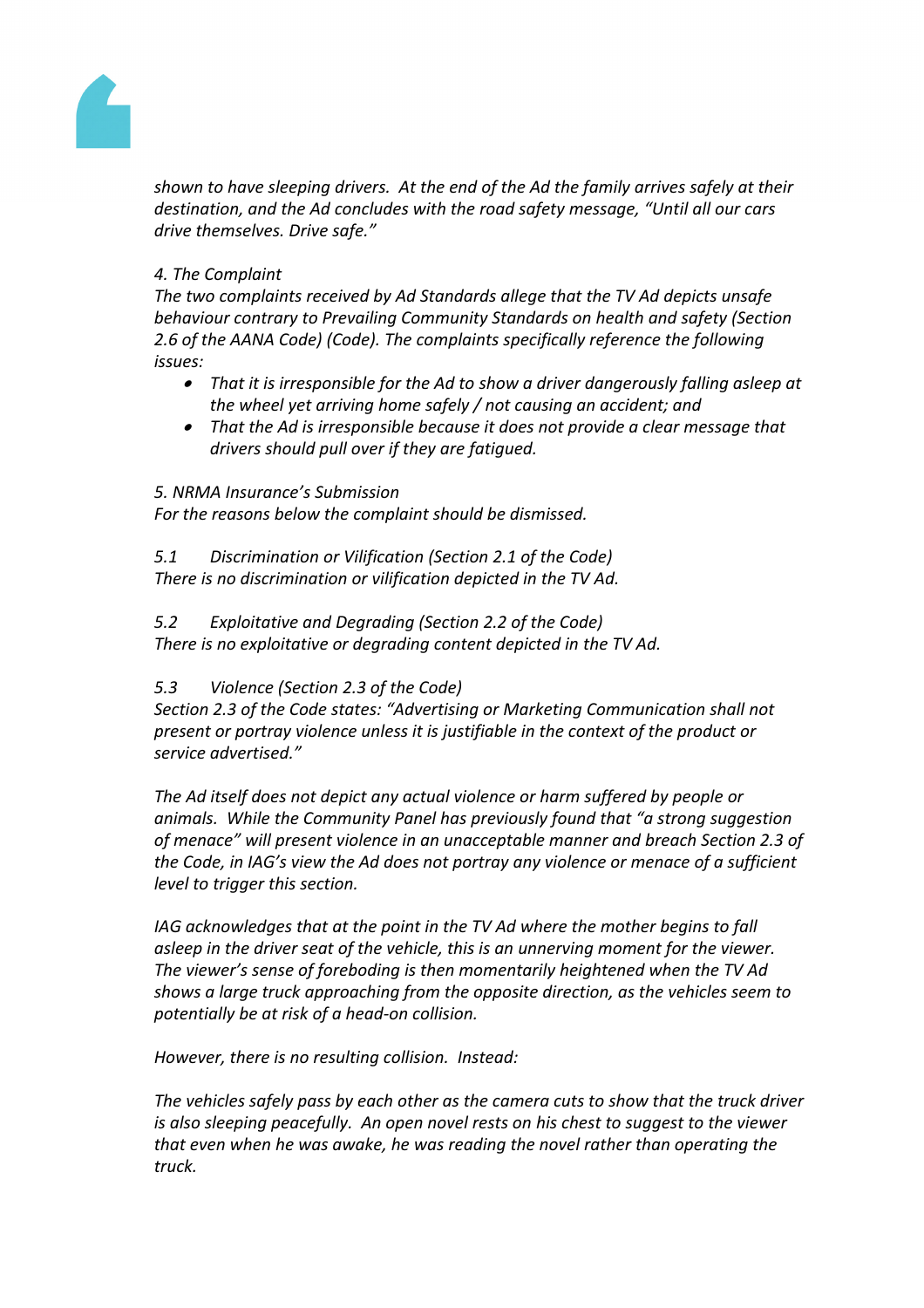

*At the same moment, ethereal synthesized music begins to play (in keeping with the unexpected and bizarre turn of events / alternate reality) introducing a sense of peace and calm. The music is not menacing, it doesn't build suspense or threat, it is ethereal and magical, reinforcing the notion this is set in an alternate reality.*

*As the Ad continues on, the scene cuts to show a busy overpass over a highway, as cars zig-zag through the intersection in highly synchronised, almost balletic movements.*

*It is quickly revealed that the family's car - a 1999 Volvo – is driving itself, as the car's indicator is shown turning itself on and the wheel independently turns itself while the family continues to sleep peacefully.*

*Footage is played at a heightened speed, emphasising the 'unreal' element of the Ad. As day breaks, soaring dream-like music begins to play, adding to the fantastical nature and air of unreality of the Ad. The car then pulls into a driveway and the passengers are seen happily reuniting with family at the end of their safe journey. The road safety message of the Ad is then presented: "Until all our cars drive themselves. Drive safe." The premise of the Ad is confirmed: viewers are watching cars of the future where autonomous vehicles have improved road safety.*

#### *In summary:*

- *the relevant scene in the Ad is relatively brief (approximately 10 seconds of the 60 second Ad);*
- *while the family does briefly appear (in the eyes of the viewer) to be at risk of potential harm early in the Ad:*
- *this is important in focusing the viewer's attention on the dangers of driver fatigue; and*
- *the aftermath of the event is immediately shown, confirming that no harm occurred; and*
- *subsequently, it quickly becomes clear to the viewer that any sense of foreboding they may have briefly felt was misconceived. The family was never in any danger to begin with, as their autonomous vehicle is guiding them safely and peacefully to their destination.*

*For these reasons, IAG does not consider that the Ad depicts violence or menace of a sufficient level to trigger Section 2.3 of the Code. The unnerving moment in the Ad is brief, immediately dissipated in the following scenes, and not only does no actual harm come to the vehicles' passengers, but the viewer discovers that they were never in any danger to begin with. IAG respectfully submits that any suggestion of menace is relatively mild and in any event entirely justifiable in light of the community awareness focus of the TV Ad.* 

*Any alleged menace attaching to the unnerving moment in the Ad where the car and the truck pass by each other is directly relevant to the road safety message presented by the Ad. This scene causes the viewer to focus on the dangerous consequences of*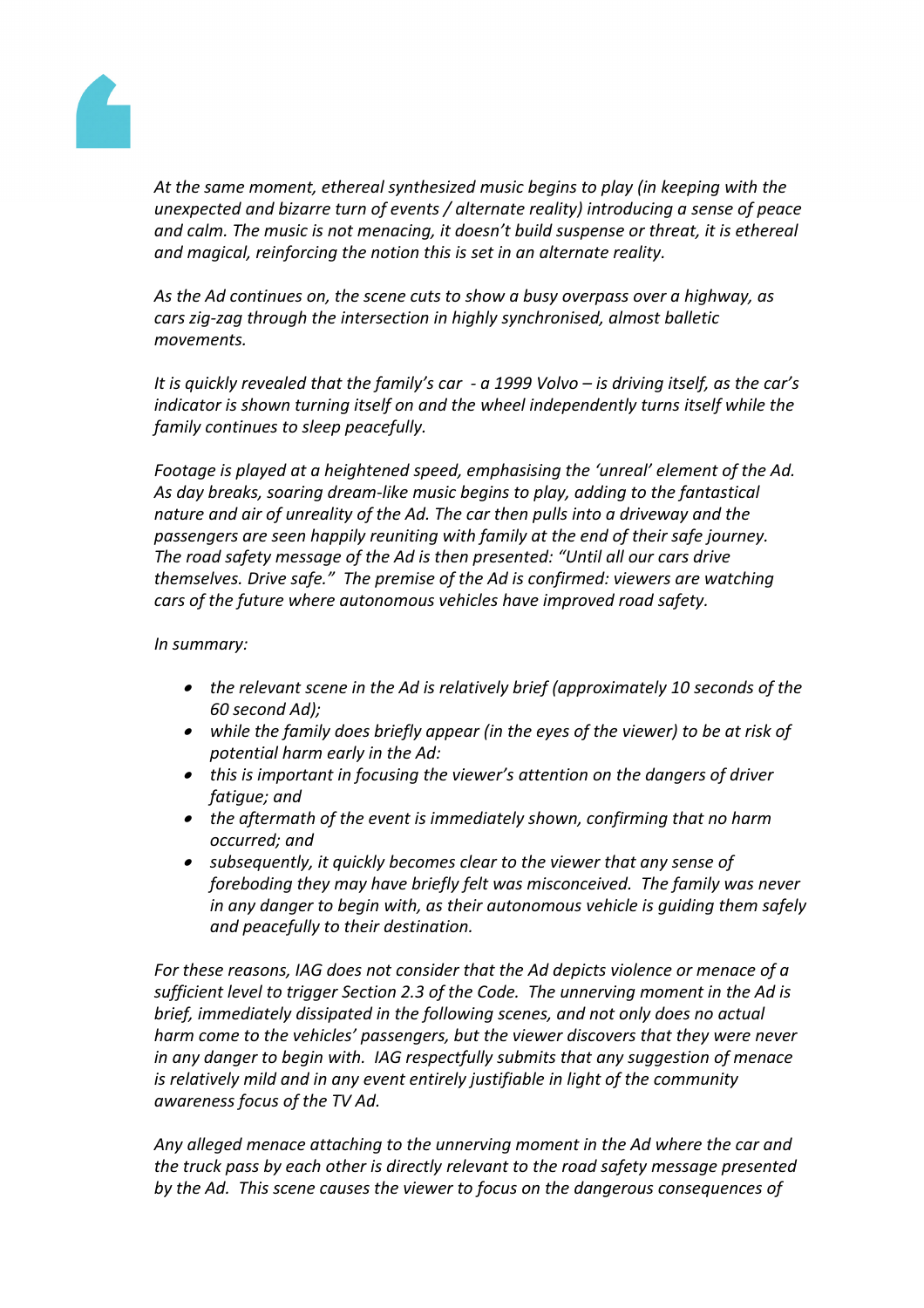

*falling asleep at the wheel. When the danger is shown to be illusory (as the "analogue" vehicles depicted are all autonomous, self-driving vehicles), this "reveal" serves to emphasise the community safety message and call to action presented by the Ad: "Until all our cars drive themselves. Drive safe." The message to viewers is simple. Drivers must pay attention and avoid fatigue, as all cars today do not yet drive themselves.*

*Consistent with the determinations made in relation to other road safety campaigns, which all contain a far higher and/or more graphic level of violence or menace, IAG submits that the Ad does not breach Section 2.3 of the Code.* 

*For example in case 0264/18 (by Transport for NSW), the relevant advertisement depicted two cars about to collide after a driver decides to overtake a truck on a country road. The advertisement cut to black just before the point of impact, and then depicted the aftermath of the crash scene, which the advertiser acknowledged was "confronting". The Panel dismissed complaints that the ad caused alarm and distress and depicted violence, noting that the ad did not show the impact of the crash. It found that "conveying an important road safety message and presenting a reasonable depiction of the aftermath of a car crash is not inappropriate in the context of the road safety awareness campaign". As a matter of principle, the Panel expressed the view that "a higher level of graphic imagery is permissible in advertisements where there is a strong public health or safety message".* 

*In the case of this TV Ad, IAG submits that the relatively mild level of menace is more than justifiable in light of the important road safety message communicated by the Ad.*

*5.4 Sex, sexuality and nudity (Section 2.4 of the Code) There is no sex, sexuality or nudity in the TV Ad.*

*5.5 Language (Section 2.5 of the Code)*

*There is no strong or obscene language used in the TV Ad.*

*5.6 Health and Safety (Section 2.6 of the Code)*

*Section 2.6 of the Code states: "Advertising or Marketing Communications shall not depict material contrary to Prevailing Community Standards on health and safety."*

*IAG is aware that the premise of the Ad is relatively novel in the context of most road safety advertisements. The storyline of the Ad subverts the typical cautionary tale presented in road safety advertisements. Here, a family arrives safely at their destination despite the "driver" (and other "drivers" on the road) sleeping peacefully through the journey. The Ad relies on this novelty in order to draw and retain the viewer's attention and deliver the road safety message and associated call to action: "Until all our cars drive themselves. Drive safe."* 

*The call to action confirms the premise of the Ad for viewers: viewers are not watching current day events, but are watching autonomous, self-driving cars in an unreal /*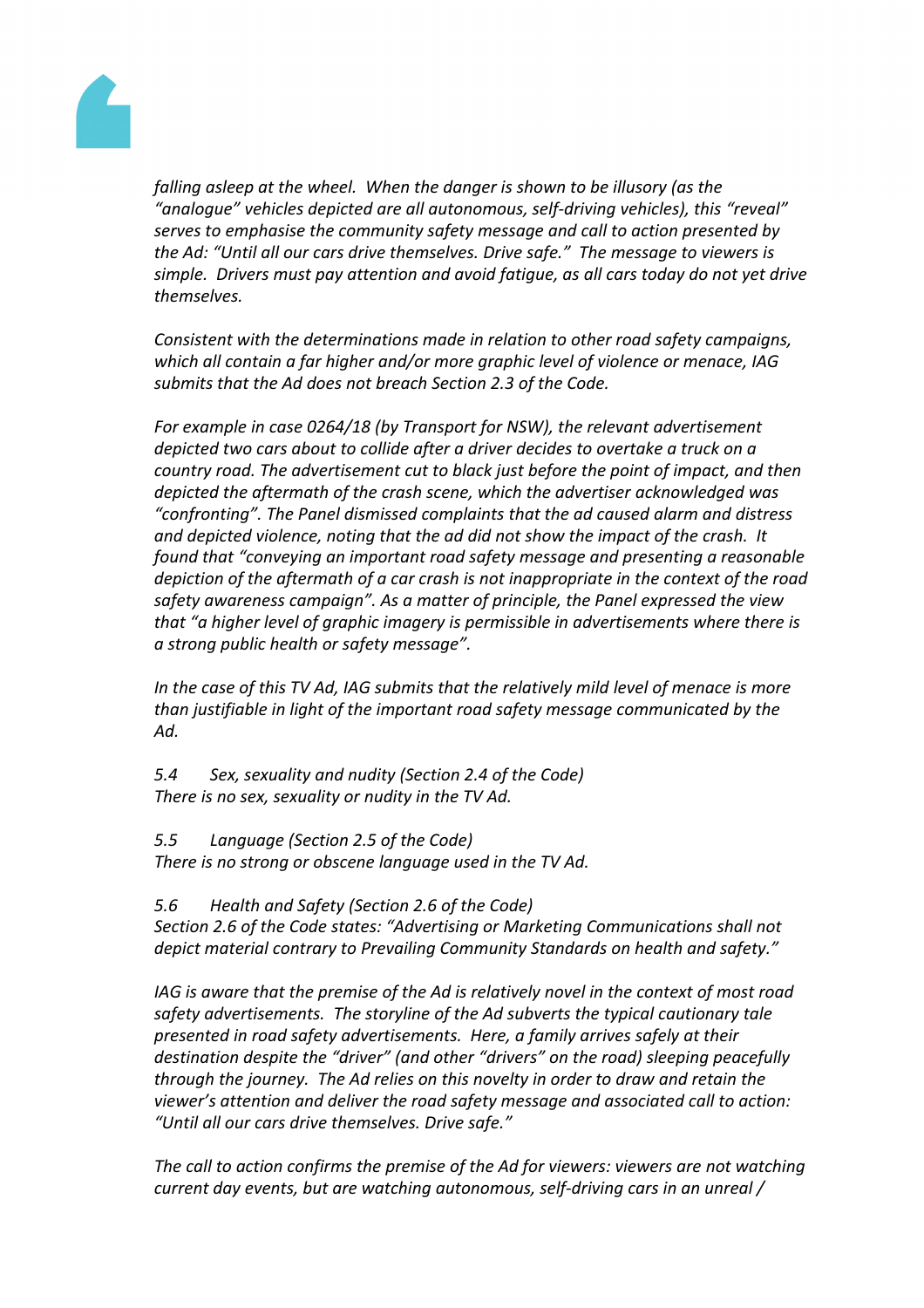

*alternate reality setting. The Ad also employs other elements (identified in section 5.3 above: the use of playful synthesized music and soaring dream-like music, as well as the use of footage played at a heightened speed, etc.) to emphasise the fantastical nature and air of unreality of the Ad. In combination, all these factors mean that the events of the Ad are clearly identifiable as a make-believe scenario which does not take place in the present day.*

*Within the context of that storyline, the Ad does not depict any element of unsafe driving. While the TV Ad is not an advertisement for a motor vehicle, IAG was also mindful of the Federal Chamber of Automotive Industries Advertising for Motor Vehicles Voluntary Code of Practice (FCAI Code) when developing the Ad. In particular:*

- *all vehicle occupants are depicted sitting safely with seat belts on;*
- *all vehicles are shown following the rules of the road: travelling at safe speeds, within their designated lanes, at a sufficient distance behind any vehicles travelling in front of them so that the car can (if necessary) stop safely to avoid a collision, using their indicators before turning, and using their headlights for night driving. At no point is there any loss of control of the motor vehicle;*
- *at no time are the vehicles driven in a reckless or menacing way that would breach any Commonwealth law or the law of any State or Territory. To the contrary, the vehicles are depicted as being driven in a highly precise, controlled and synchronised fashion by the vehicles' self-driving technology; and*
- *while the mother and truck driver are shown as fatigued and even sleeping while sitting in the driver's seat of their vehicles, the Ad makes clear that this is occurring in a fantastical / make-believe world where safe, autonomous cars exist. The mother and truck driver are not in fact actually "driving" their vehicles – the vehicles are safely driving themselves.*

*IAG submits that the interpretation of the Ad by most members of the community would differ from the interpretation of the two complainants, as the clear message of the Ad is that drivers should indeed avoid driving while fatigued, until such time as we will live in a futuristic world where all cars operate seamlessly using driverless technology. The Ad plainly is not suggesting to the viewer that a motor vehicle should be driven in violation of road rules. The Ad clearly depicts a fantastical scenario where, in the circumstances, no unsafe driving occurs. IAG notes that consumers are commonly exposed to and encouraged to consider fictional and make-believe scenarios of this kind in Australian television advertisements. For example, the Suzuki television advertisement referred to in case 0259/19 opens with a futuristic scene showing a driverless car and a voiceover stating "It is predicted that by 2035 all cars will be driverless, but until then….".* 

*Overall, the Ad is similar to other advertisements which have portrayed the assistance of autonomous driving technology, and consistently with those advertisements, IAG considers that the complaints should be dismissed. For example:*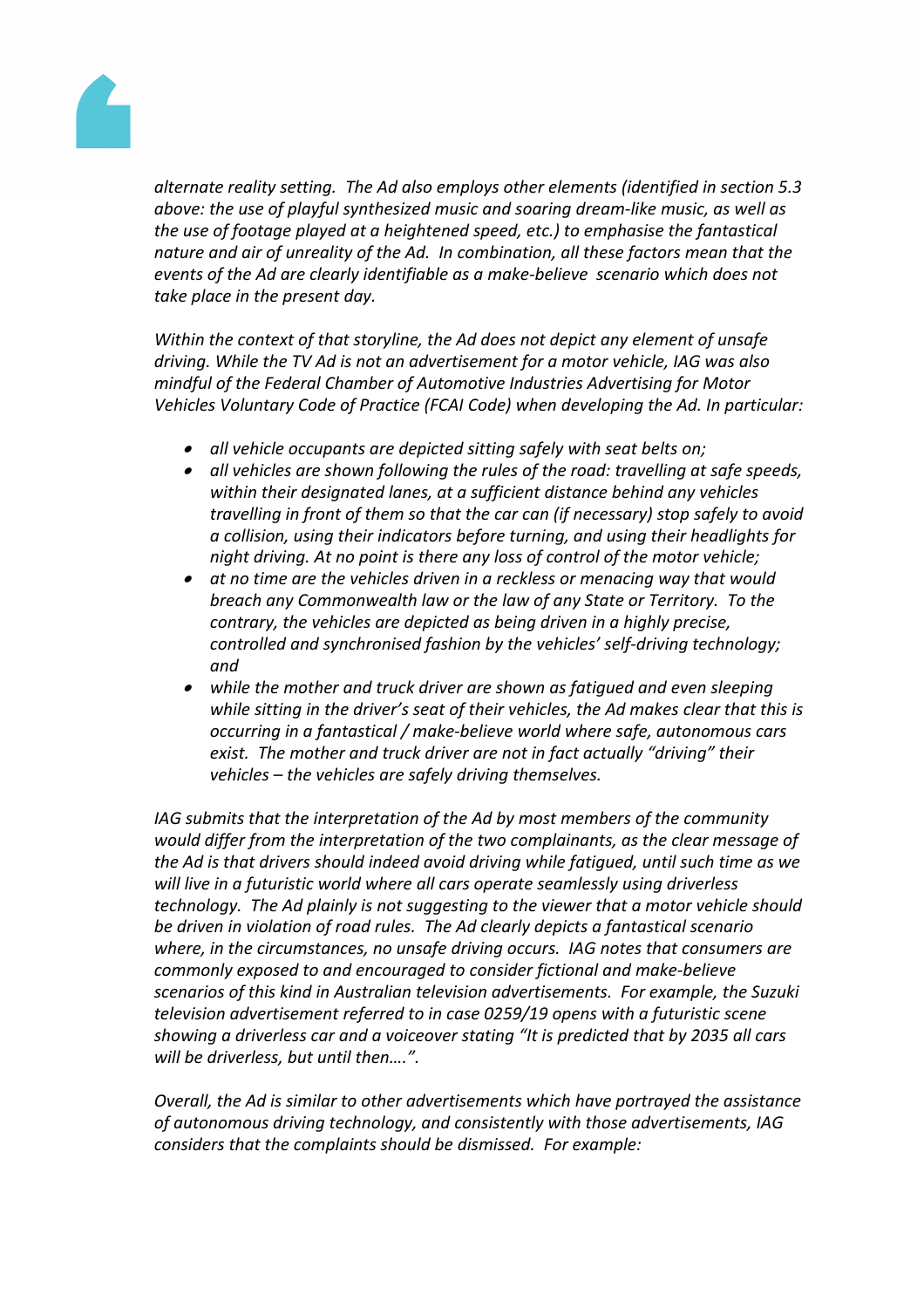

*A Volvo advertisement referred to in case 0291/19 depicts a woman yawning and reaching for her coffee when her car almost hits a young girl on a pedestrian crossing. The expected collision is then averted by the car's automatic braking technology. A complaint was received objecting to the advertisement on the basis that it gave viewers the message that "you can be an inattentive, distracted driver and your car will have your back". The Panel dismissed the complaint.*

*In a Ford advertisement referred to in case 0454/18, a man is depicted saying, "We could tell you about the autonomous emergency braking available on this [car], or we could just show you". The man then steps into the path of a moving vehicle which beeps and stops in front of him. A complainant objected to the ad on the basis that "a child may look at the advert and think all vehicles will be the same" and that this was "dangerous and misleading". The Panel dismissed the complaint, and noted that despite the complainant's concern that a child might see the advertisement and replicate the behaviour shown, this interpretation of the advertisement was unlikely to be shared by most members of the community. IAG submits that similarly, members of the community are unlikely to view the TV Ad and consider that they can safely fall asleep at the wheel of their vehicle and expect to arrive safely at the destination after a long journey. This interpretation of the Ad is not reasonable.*

*In summary, the Ad does not encourage anyone to drive in a reckless and/or unsafe manner contrary to the Code (or the FCAI Code, if it were applicable).*

*5.7 Distinguishable as advertising (Section 2.7 of the Code) The TV Ad is clearly distinguishable as advertising.*

#### *6. Closing submission*

*For the above reasons, we submit that the Advertisement is not in breach of the Code. We thank Ad Standards for the opportunity to provide these submissions in relation to the complaint and respectfully request Ad Standards dismiss the complaint.*

#### **THE DETERMINATION**

The Ad Standards Community Panel (Panel) considered whether the advertisement breaches Section 2 of the AANA Code of Ethics (the Code).

The Panel noted the complainants' concerns that the advertisement promotes irresponsible and unsafe behaviour by showing people asleep behind the wheel of a vehicle.

The Panel viewed the advertisement and noted the advertiser's response.

**Section 2.3 Advertising or Marketing Communications shall not present or portray violence unless it is justifiable in the context of the product or service advertised.**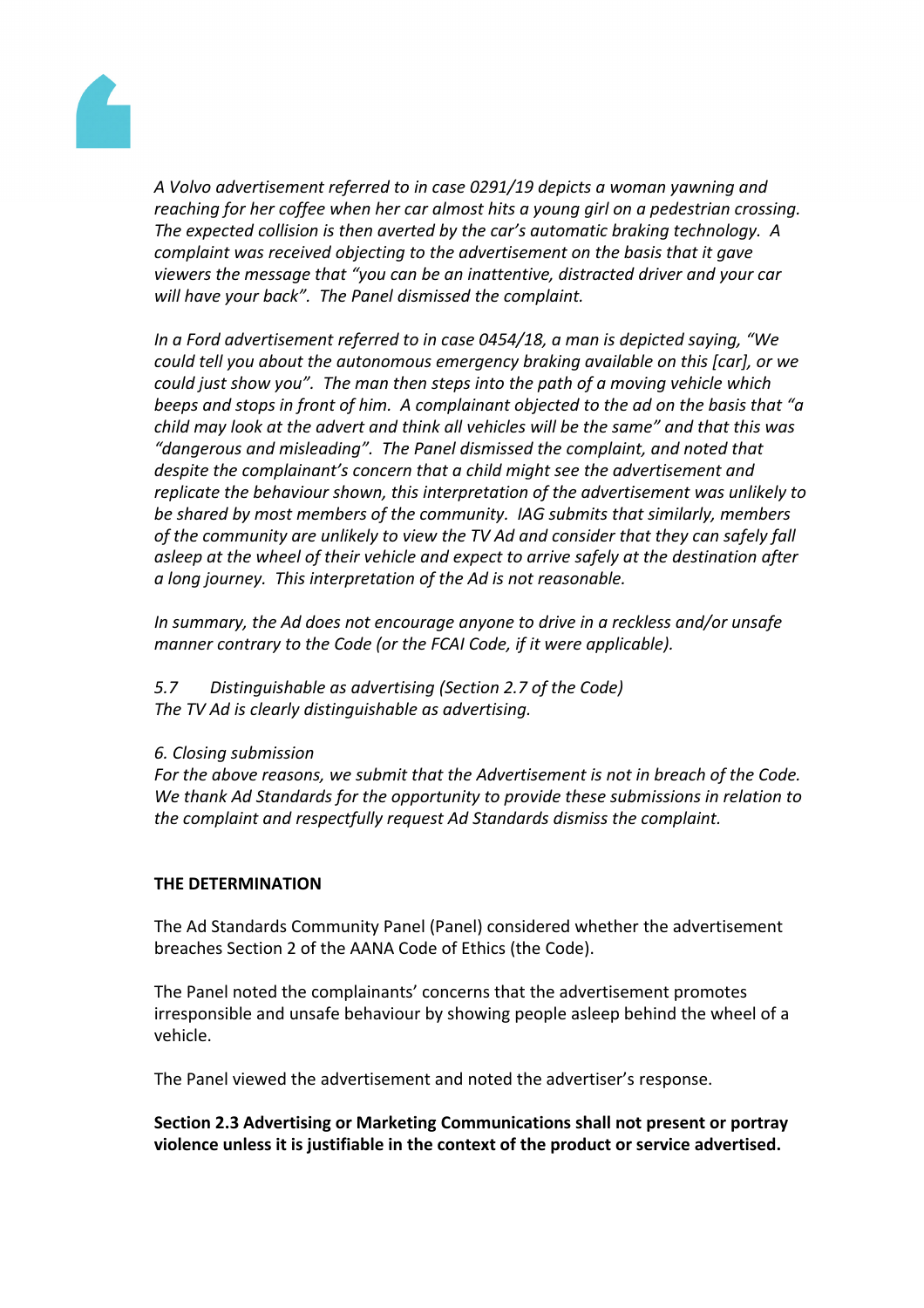

The Panel noted the Practice Note for the Code includes: "Consequences of violence may also be prohibited however graphic depictions of traffic accidents…may be justified by the community safety message involved. The Community Panel has also found that a strong suggestion of menace presents violence in an unacceptable manner and breaches this section of the Code."

### **Does the advertisement contain violence?**

The Panel noted a previous case (0266-20) in which it had concluded that "Violence" need not refer solely to harm or potential harm caused deliberately by one person to another, and would extend to real or potential harm caused by accidents. The Panel also referred to previous decisions relating to automotive safety, where depictions of harm (or potential harm) to vehicle drivers or passengers was considered to be appropriately assessed under Section 2.3 of the Code, even if the potential violence in the advertisement was not deliberately caused by a human.

The Panel considered that the first half of the advertisement gives an impression that there will be an accident, specifically that the vehicle being driven by the woman is going to collide with a truck. However the Panel considered that this impression is not overly strong or concerning, and that most members of the community would not consider this impression to constitute a level of violence or menace that would be considered under Section 2.3 of the Code.

#### **Section 2.3 conclusion**

In the Panel's view the advertisement did not present or portray violence and did not breach Section 2.3 of the Code.

# **Section 2.6: Advertising or Marketing Communications shall not depict material contrary to Prevailing Community Standards on health and safety.**

The Panel noted that the overall intention of the advertisement is to promote a "drive safe" message, however noted that the advertisement is one minute long and that some viewers may not watch the entire advertisement.

#### **Seatbelts**

The Panel noted a complainant's concern that it is unclear in some scenes as to whether the people depicted are wearing seatbelts. The Panel agreed that in some scenes it is not clear however considered that in others the people are clearly wearing seatbelts, and the Panel considered that most members of the community would not consider the advertisement to depict or promote unsafe behaviour in relation to the wearing of seatbelts.

#### **Sleeping**